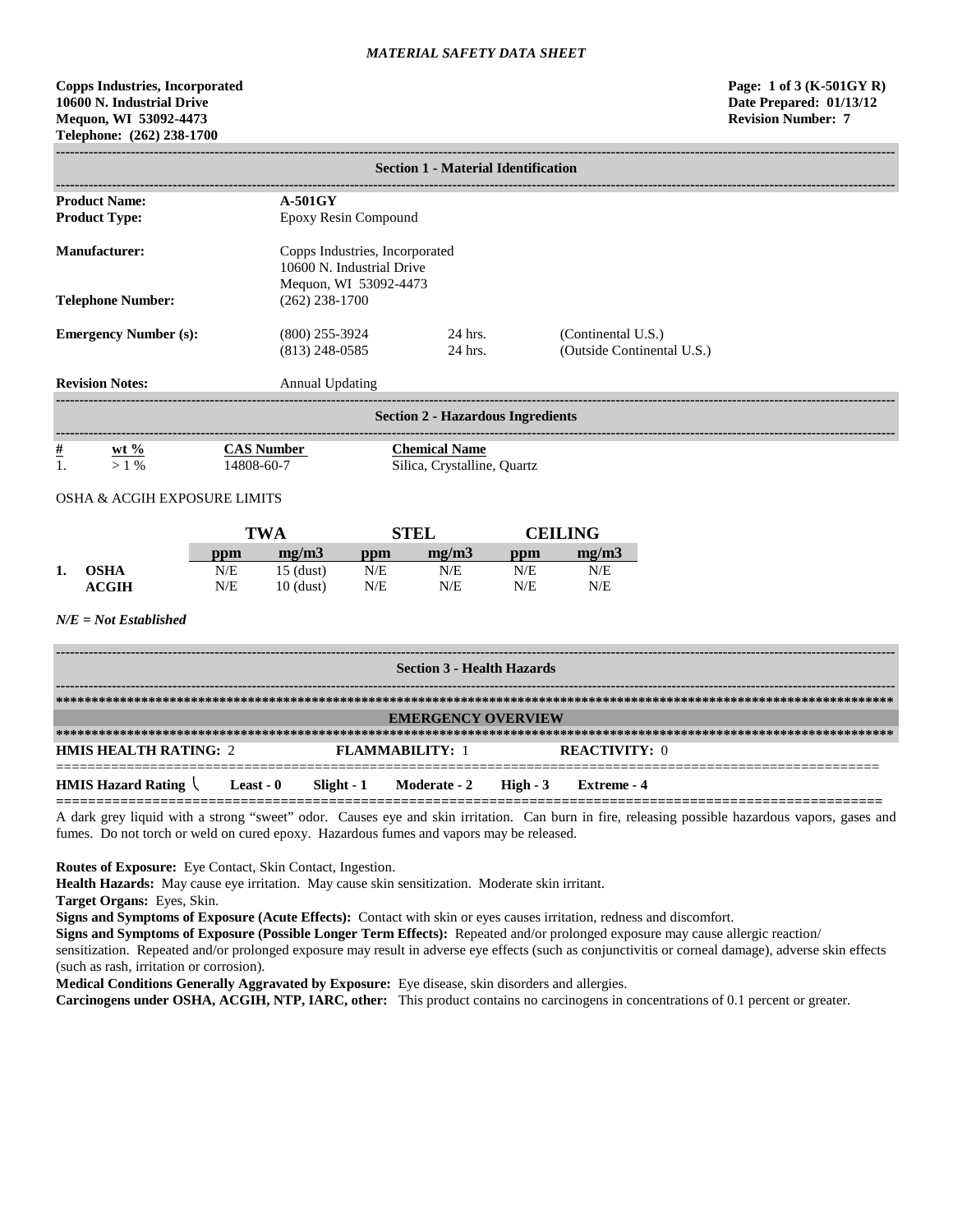| <b>Copps Industries, Incorporated</b> |
|---------------------------------------|
| Mequon, WI 53092-4473                 |
| Telephone: (262) 238-1700             |

immediately.

## **------------------------------------------------------------------------------------------------------------------------------------------------------------------------------------ Section 4 - First Aid**

**------------------------------------------------------------------------------------------------------------------------------------------------------------------------------------**

**Eye Contact:** Hold eyelids apart and immediately flush eyes with plenty of water for at least 15 minutes. Seek medical attention. **Skin Contact:** Remove contaminated clothing/shoes and wipe excess from skin. Flush skin with water. Follow by washing with soap and water. If irritation occurs, seek medical attention. If contact with hot product occurs, immediately flush with cool water for 15 minutes. Carefully remove clothing; if clothing is stuck to a burn area do not pull it off, but cut around it. Cover burn area with a clean material. Get medical attention

**Inhalation:** Remove victim to fresh air and provide oxygen. If breathing is difficult, seek medical attention.

**Ingestion:** If swallowed, call physician immediately. Induce vomiting only as directed by medical personnel. Never give anything by mouth to an unconscious person. Get medical attention immediately.

#### **------------------------------------------------------------------------------------------------------------------------------------------------------------------------------------ Section 5 - Fire and Explosion Data**

**------------------------------------------------------------------------------------------------------------------------------------------------------------------------------------ Flash Point (closed cup):**  $> 200 \text{ }^{\circ}\text{F}$  **Upper Explosion Limit (UEL):** No data

**Auto Ignition Temperature:**No data **Lower Explosion Limit (LEL):** No data

**Fire Hazard Classification (OSHA/NFPA):** This product is not considered flammable nor combustible, but will burn if involved in a fire. **Extinguishing Media:** Foam, Carbon Dioxide (CO2), or dry chemical.

**Special Fire Fighting Procedures:** Keep personnel removed from area and upwind of fire. Wear full fire-fighting turn-out gear (full bunker gear) and respiratory protection (SCBA). Cool fire exposed containers with water spray.

**Unusual Fire and Explosion Hazards:** Hazardous combustion products may be present. Combustion may form aldehydes, nitrous oxides, carbon monoxide (CO), and carbon dioxide (CO2).

**------------------------------------------------------------------------------------------------------------------------------------------------------------------------------------ Section 6 - Accidental Release Measures**

**------------------------------------------------------------------------------------------------------------------------------------------------------------------------------------ Containment Techniques (Removal of ignition sources, diking, etc.)** Stop the leak, if possible. Shut off or remove all ignition sources. Construct a dike to prevent spreading.

**Clean-Up Procedures:** Spread absorbent material over area. Wipe or scrape up material. Dispose of material in accordance with local, state and federal regulations. Wash area with soap and water. Prevent washings from entering sewers or waterways.

**Other Emergency Advice:** Wear protective clothing, boots, gloves, respirator, and eye protection.

#### ------------------------------------------------------------------------------------------------------------------------------------------------------------------------------------ **Section 7 - Handling and Storage**

**------------------------------------------------------------------------------------------------------------------------------------------------------------------------------------ Storage:** Store in a cool (60-80 °F), dry, ventilated place. Crystallization may occur if storage temperature drops below 55 °F for a prolonged period of time. Store in closed containers.

**Handling:** Avoid contact with skin, eyes, or clothing. When handling, do not eat, drink, or smoke.

**Other Precautions:** Wash thoroughly after handling. Remove contaminated clothing and gear. Decontaminate. Destroy leather or any articles which can not be decontaminated.

**------------------------------------------------------------------------------------------------------------------------------------------------------------------------------------**

#### **------------------------------------------------------------------------------------------------------------------------------------------------------------------------------------ Section 8 - Personal Protection/Exposure Controls**

**Eye Protection:** Chemical safety goggles recommended. Contact lenses should not be worn while using this product.

**Hand Protection:** Chemical resistant gloves recommended, such as neoprene or nitrite rubber.

**Respiratory Protection:** Not necessary under most operating conditions. NIOSH approved organic vapor respirator should be used in confined areas, or when conditions cause high vapor concentrations. If the percent oxygen is below normal then use self-contained breathing apparatus. **Protective Clothing:** Clean, body covering clothing should be utilized.

**Work and Hygienic Practices:** Eye wash stations and safety showers should be easily accessible.

**------------------------------------------------------------------------------------------------------------------------------------------------------------------------------------**

#### **Section 9 - Typical Physical and Chemical Properties**

| <b>Physical Form:</b>  | Liquid    | <b>Vapor Density:</b>       | Heavier than air |  |
|------------------------|-----------|-----------------------------|------------------|--|
| Color:                 | Dark Grey | <b>Boiling Point:</b>       | $>200$ °F        |  |
| Odor:                  | Sweet     | <b>Melting Point:</b>       | Not Applicable   |  |
| pH:                    | No Data   | <b>Solubility in Water:</b> | Negligible       |  |
| <b>Vapor Pressure:</b> | No Data   | <b>Specific Gravity:</b>    | 1.32             |  |
|                        |           |                             |                  |  |

## **Section 10 - Stability and Reactivity ------------------------------------------------------------------------------------------------------------------------------------------------------------------------------------**

**Chemical Stability:** Stable **Conditions to Avoid (if unstable):** None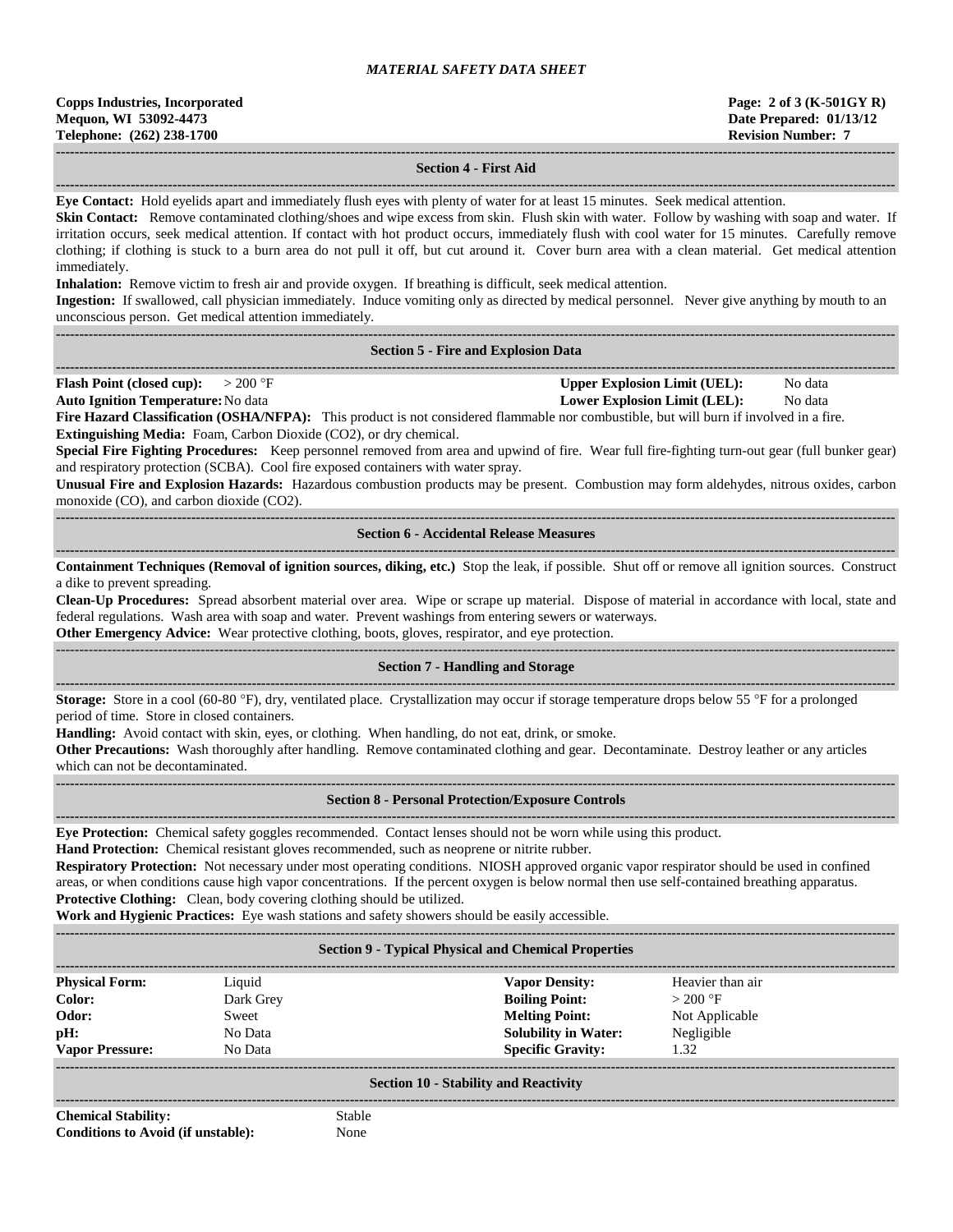# **Copps Industries, Incorporated Page: 3 of 3 (K-501GY R) Mequon, WI 53092-4473 Date Prepared: 01/13/12 Telephone: (262) 238-1700 Revision Number: 7**

|                                              | Section 10 - Stability and Reactivity (con't.)                                                  |  |  |
|----------------------------------------------|-------------------------------------------------------------------------------------------------|--|--|
|                                              |                                                                                                 |  |  |
| <b>Incompatibility (Materials to Avoid):</b> | Acids, strong oxidizing agents.                                                                 |  |  |
| <b>Hazardous Decomposition Products:</b>     | None                                                                                            |  |  |
| <b>Hazardous Polymerization:</b>             | Contact with epoxy hardeners under uncontrolled conditions. May release excess heat and vapors. |  |  |
|                                              |                                                                                                 |  |  |
| <b>Section 11 - Toxicological Properties</b> |                                                                                                 |  |  |

#### **Section 11 - Toxicological Properties**

**------------------------------------------------------------------------------------------------------------------------------------------------------------------------------------** Acute Oral Toxicity (LD50, RAT): No data available. **Acute Dermal Toxicity (LD50, RABBIT):** No data available. Acute Inhalation Toxicity (LC50, RAT): No data available.

# ------------------------------------------------------------------------------------------------------------------------------------------------------------------------------------

### **Section 12 - Ecological Information**

**------------------------------------------------------------------------------------------------------------------------------------------------------------------------------------**

**------------------------------------------------------------------------------------------------------------------------------------------------------------------------------------**

No data available.

#### **------------------------------------------------------------------------------------------------------------------------------------------------------------------------------------ Section 13 - Disposal Considerations**

**------------------------------------------------------------------------------------------------------------------------------------------------------------------------------------ Waste Disposal:** This material does not contain any VOC's (volatile organic compounds). Dispose of material in accordance with applicable, local, state, and federal laws and regulations. The state and local regulations and laws may differ from federal regulations, and laws may change or be reinterpreted. This information only applies to the material as manufactured. Processing, use, or contamination may make the information in appropriate, inaccurate, or incomplete. Responsibility for proper waste disposal is with the owner of the waste.

| <b>Section 14 - Transport Information</b>                                                                                           |                                                                                                                |                                                                                                      |                                                                                                                             |  |
|-------------------------------------------------------------------------------------------------------------------------------------|----------------------------------------------------------------------------------------------------------------|------------------------------------------------------------------------------------------------------|-----------------------------------------------------------------------------------------------------------------------------|--|
| <b>DOT Non-Bulk Shipping Name:</b><br><b>DOT Bulk Shipping Name:</b><br><b>Technical Shipping Name:</b><br><b>DOT Hazard Class:</b> | Resin compound - not regulated<br>Resin compound - not regulated<br>NMFC Item 46030, Class 55<br>Not regulated | $\overline{I}$ $\overline{N}$ $\overline{H}$ :<br><b>Packing Group:</b><br><b>IMO Shipping Data:</b> | Not regulated<br>Not regulated<br>Resin compound - not regulated<br>ICAO/IATA Shipping Data: Resin compound - not regulated |  |

**Section 15 - Regulatory Information**

# *US FEDERAL REGULATIONS:*

**Toxic Substances Control Act (TSCA):** All components are included in the EPA Toxic Substances Control Act (TSCA) Chemical Substance Inventory or are not required to be listed on the TSCA Inventory.

**OSHA (29CFR1910.1200) Hazard Class(es):** Irritant. Sensitizer

**EPCRA Section 312 (40CFR370) Hazard Classes:** Immediate Health Hazard. Delayed Health Hazard.

**EPCRA Section 313 (40CFR372):** Toxic chemicals above "de minimus" level: None

## *STATE REGULATIONS:*

**California Proposition 65 Substances:** (components known to the State of California to cause cancer and/or reproductive toxicity and subject to warning and discharge requirements under the "Safe Drinking Water and Toxic Enforcement Act of 1986"). None

# *INTERNATIONAL REGULATIONS*

**Canada: WHMIS Hazard Classification:** Class D, division 2B **WHMIS Risk Phrases:** Eye or skin irritant. Skin sensitizer. **WHMIS Symbols:** Stylized T **------------------------------------------------------------------------------------------------------------------------------------------------------------------------------------**

## **Section 16 - Other Information**

**------------------------------------------------------------------------------------------------------------------------------------------------------------------------------------** *To the best of our knowledge, the information contained herein is accurate. However, neither Copps Industries nor any of its agents assume any liability whatsoever for the accuracy or completeness of the information contained herein. Final determination of suitability of any material is the sole responsibility of the user. All materials may present unknown health hazards and should be used with caution. Although certain hazards are described herein, we cannot guarantee that these are the only hazards which exist.*

**Revision Date:** 01/13/12 **Revised By:** Aleksey Kozlov **Replaces Revision Dated:** 01/28/10 **Title:** Technical Director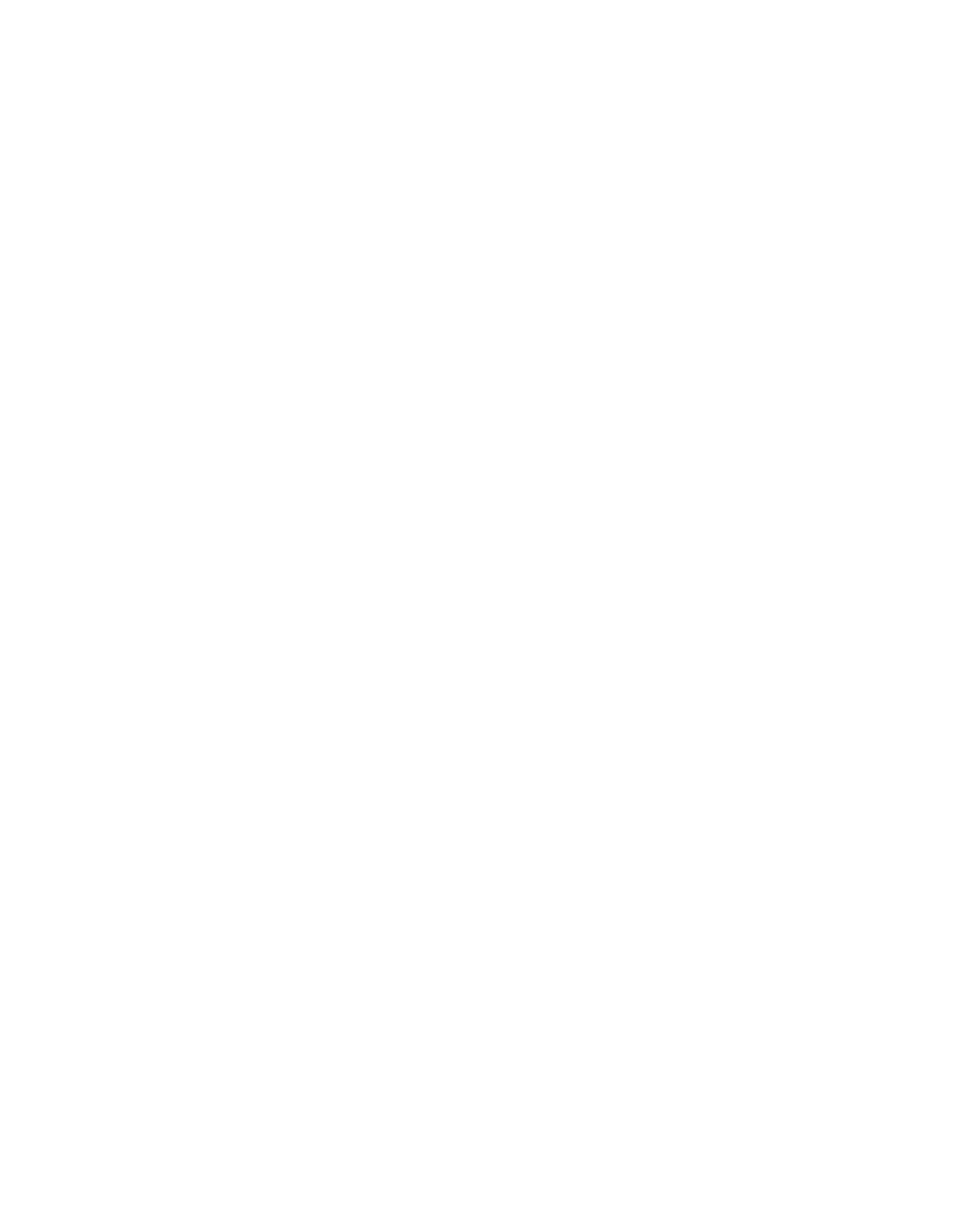| <b>Section 1 - Material Identification</b> |                                          |                                                                                      |                                                  |  |  |
|--------------------------------------------|------------------------------------------|--------------------------------------------------------------------------------------|--------------------------------------------------|--|--|
|                                            |                                          |                                                                                      |                                                  |  |  |
| <b>Product Name:</b>                       | <b>B-501</b>                             |                                                                                      |                                                  |  |  |
| <b>Product Type:</b>                       |                                          | Epoxy Hardener Compound                                                              |                                                  |  |  |
| Manufacturer:                              |                                          | Copps Industries, Incorporated<br>10600 N. Industrial Drive<br>Mequon, WI 53092-4473 |                                                  |  |  |
| <b>Telephone Number:</b>                   | $(262)$ 238-1700                         |                                                                                      |                                                  |  |  |
| <b>Emergency Number (s):</b>               | $(800)$ 255-3924<br>$(813)$ 248-0585     | 24 hrs.<br>24 hrs.                                                                   | (Continental U.S.)<br>(Outside Continental U.S.) |  |  |
| <b>Revision Notes:</b>                     | Annual Update                            |                                                                                      |                                                  |  |  |
| <b>Section 2 - Hazardous Ingredients</b>   |                                          |                                                                                      |                                                  |  |  |
| $\frac{\#}{1}$<br>wt $\%$<br>$>1\%$        | <b>CAS Number</b><br><b>Trade Secret</b> | <b>Chemical Name</b><br>Amine                                                        |                                                  |  |  |

## OSHA & ACGIH EXPOSURE LIMITS

|    |              | TWA |       | STEL |       | <b>CEILING</b> |       |
|----|--------------|-----|-------|------|-------|----------------|-------|
|    |              | ppm | me/m3 | ppm  | me/m3 | ppm            | mg/m3 |
| 1. | OSHA         | N/E | N/E   | N/E  | N/E   | N/E            | N/E   |
|    | <b>ACGIH</b> | N/E | N/E   | N/E  | N/E   | N/E            | N/E   |

## *N/E = Not Established*

| <b>Section 3 - Health Hazards</b>                                    |  |  |                           |                      |  |
|----------------------------------------------------------------------|--|--|---------------------------|----------------------|--|
|                                                                      |  |  |                           |                      |  |
|                                                                      |  |  | <b>EMERGENCY OVERVIEW</b> |                      |  |
|                                                                      |  |  |                           |                      |  |
| <b>HMIS HEALTH RATING: 3</b>                                         |  |  | <b>FLAMMABILITY: 1</b>    | <b>REACTIVITY: 0</b> |  |
| <b>HMIS Hazard Rating Least - 0</b> Slight - 1 Moderate - 2 High - 3 |  |  |                           | Extreme - 4          |  |

A clear liquid with an amine odor. Corrosive to skin. Corrosive to eyes. Severe skin irritant. Severe eye irritant. May cause skin sensitization. May cause respiratory sensitization. Can burn in fire, releasing possible hazardous vapors, gases and fumes. Do not torch or weld on cured epoxy. Hazardous fumes and vapors may be released.

**\*\*\*\*\*\*\*\*\*\*\*\*\*\*\*\*\*\*\*\*\*\*\*\*\*\*\*\*\*\*\*\*\*\*\*\*\*\*\*\*\*\*\*\*\*\*\*\*\*\*\*\*\*\*\*\*\*\*\*\*\*\*\*\*\*\*\*\*\*\*\*\*\*\*\*\*\*\*\*\*\*\*\*\*\*\*\*\*\*\*\*\*\*\*\*\*\*\*\*\*\*\*\*\*\*\*\*\*\*\*\*\*\*\*\*\*\*\***

**Routes of Exposure:** Eye Contact, Skin Contact, Inhalation, Ingestion.

**Health Hazards:** Corrosive to skin. Corrosive to eyes. Severe skin irritant. Severe eye irritant. May cause skin sensitization. May cause respiratory sensitization.

**Target Organs:** Eyes, Skin, and Respiratory System.

**Signs and Symptoms of Exposure (Acute Effects):** Burns of the eye may cause blindness. Contact of undiluted products with the eyes or skin quickly causes severe irritation and pain and may cause burns, necrosis, and permanent injury. Inhalation of mists may severely damage contacted tissue and produce scarring. Product is readily absorbed through the skin and may cause discomfort, injury or serious health problems unless treated properly.

**Signs and Symptoms of Exposure (Possible Longer Term Effects):** This substance may cause respiratory sensitization to exposed workers. **Medical Conditions Generally Aggravated by Exposure:** Asthma, chronic respiratory disease (e.g. Bronchitis, emphysema). Eye disease, skin disorders and allergies.

**Carcinogens under OSHA, ACGIH, NTP, IARC, other:** This product contains no carcinogens in concentrations of 0.1 percent or greater.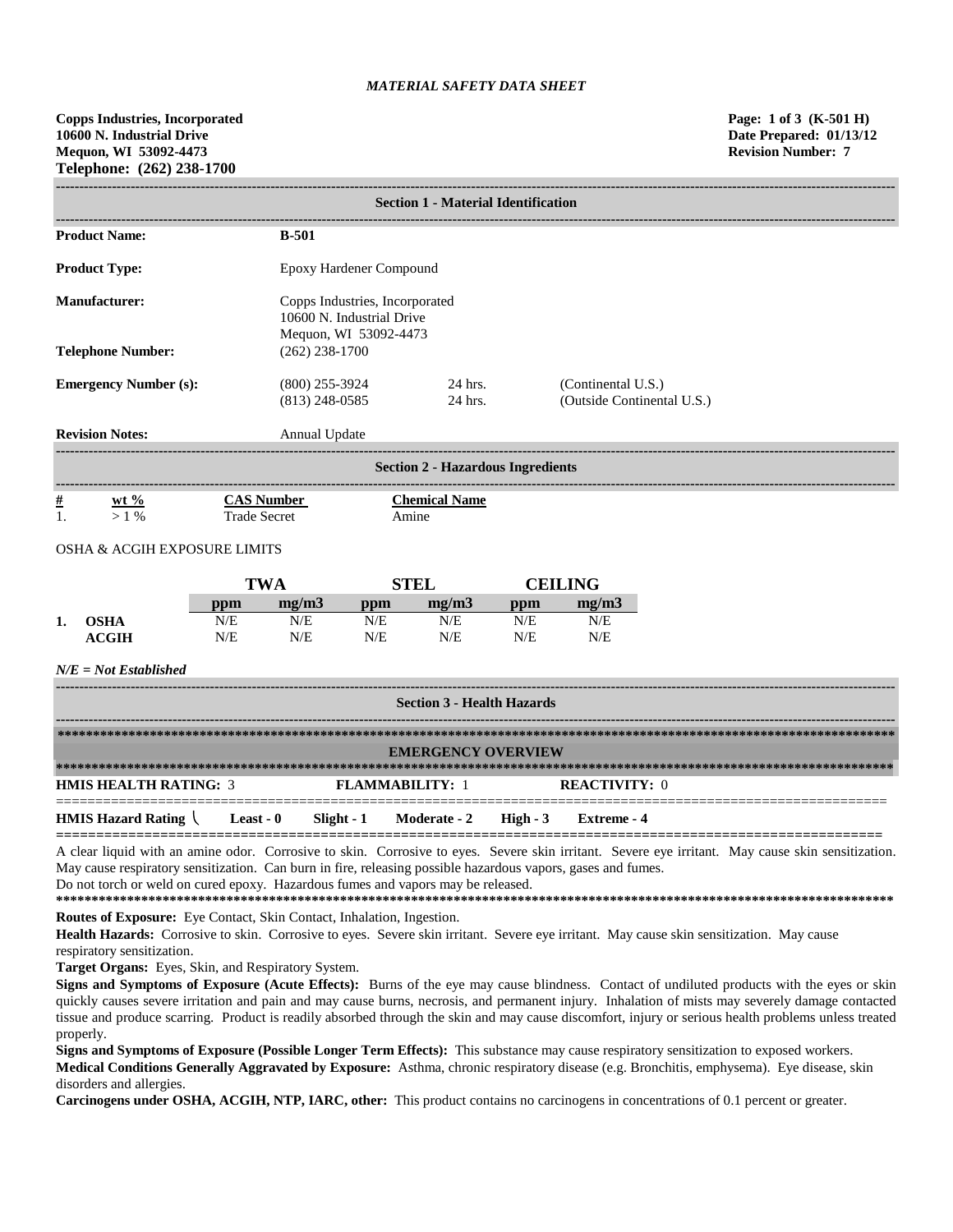**------------------------------------------------------------------------------------------------------------------------------------------------------------------------------------ Section 4 - First Aid**

**------------------------------------------------------------------------------------------------------------------------------------------------------------------------------------ Eye Contact:** Hold eyelids apart and immediately flush eyes with plenty of water for at least 15 minutes. Seek medical attention. **Skin Contact:** Remove contaminated clothing/shoes and wipe excess from skin. Immediately flush affected area with water for at least 15 minutes. Cover the affected area with a sterile dressing or clean sheeting and seek medical attention immediately. DO NOT APPLY GREASES OR OINTMENTS. Control shock if present. **Inhalation:** Remove victim to fresh air and provide oxygen. If breathing is difficult, seek medical attention. **Ingestion:** In the event of ingestion, administer 3-4 glasses of milk or water. DO NOT INDUCE VOMITING. Seek medical attention immediately. **------------------------------------------------------------------------------------------------------------------------------------------------------------------------------------ Section 5 - Fire and Explosion Data ------------------------------------------------------------------------------------------------------------------------------------------------------------------------------------ Flash Point (closed cup):**  $> 200 \text{ °F}$  **Lower Explosion Limit (LEL):** No data **Upper Explosion Limit (UEL):** No data **Auto Ignition Temperature:** No data **Fire Hazard Classification (OSHA/NFPA):** This product is considered neither flammable nor combustible, but will burn if involved in a fire. **Extinguishing Media:** Foam, Carbon Dioxide (CO2), or dry chemical. **Special Fire Fighting Procedures:** Keep personnel removed from area and upwind of fire. Wear full fire-fighting turnout gear (full bunker gear) and respiratory protection (SCBA). Cool fire exposed containers with water spray. **Unusual Fire and Explosion Hazards:** Hazardous combustion products may be present. Combustion may form aldehydes, nitrous oxides, carbon monoxide (CO), and carbon dioxide (CO2). **------------------------------------------------------------------------------------------------------------------------------------------------------------------------------------ Section 6 - Accidental Release Measures ------------------------------------------------------------------------------------------------------------------------------------------------------------------------------------ Containment Techniques (Removal of ignition sources, diking etc.)** Reduce vapor spreading with a water spray. Stop the leak, if possible. Shut off or remove all ignition sources. Construct a dike to prevent spreading. **Clean-Up Procedures:** Spread absorbent material over area. Transfer to containers by suction. For large spills, recover spilled material with a vacuum truck. Dispose of material in accordance with local, state and federal regulations. Wash area with soap and water. Prevent washings from entering sewers or waterways. **Other Emergency Advice:** Wear protective clothing, boots, gloves, respirator, and eye protection. **------------------------------------------------------------------------------------------------------------------------------------------------------------------------------------ Section 7 - Handling and Storage ------------------------------------------------------------------------------------------------------------------------------------------------------------------------------------ Storage:** Store in a cool (60-80°F), dry ventilated place. Store in closed containers. **Handling:** Avoid breathing of vapors. Handle in well-ventilated workspace. Avoid contact with skin, eyes, or clothing. When handling, do not eat, drink, or smoke. **Other Precautions:** Emergency showers and eye wash stations should be readily accessible. Wash thoroughly after handling. Remove contaminated clothing and gear. Decontaminate. Destroy leather or any articles, which can not be decontaminated. **------------------------------------------------------------------------------------------------------------------------------------------------------------------------------------ Section 8 - Personal Protection/Exposure Controls ------------------------------------------------------------------------------------------------------------------------------------------------------------------------------------ Eye Protection:** Full-face shield with chemical safety goggles. Contact lenses should not be worn while using this product. **Hand Protection:** Neoprene rubber gloves. Cuffed butyl rubber gloves. Nitrile rubber gloves. **Respiratory Protection:** Not necessary under most operating conditions. NIOSH approved organic vapor respirator should be used in confined areas, or when conditions cause high vapor concentrations. If the percent oxygen is below normal then use self-contained breathing apparatus. **Protective Clothing:** Impervious clothing. Slickersuit. Rubber boots. Full rubber suit (rain gear). Butyl or latex protective clothing. **Work and Hygienic Practices:** Eye wash stations and safety showers should be easily accessible. **------------------------------------------------------------------------------------------------------------------------------------------------------------------------------------ Section 9 - Typical Physical and Chemical Properties ------------------------------------------------------------------------------------------------------------------------------------------------------------------------------------ Physical Form:** Liquid **Vapor Density:** Heavier than air **Color:** Clear **Clear <b>Boiling Point:**  $> 200 \text{ }^{\circ}\text{F}$ **Odor:** Amine **Melting Point:** Not applicable **pH:** No Data **Solubility in Water:** Negligible **Vapor Pressure:** No Data **Specific Gravity:** 1.03

#### **------------------------------------------------------------------------------------------------------------------------------------------------------------------------------------ Section 10 - Stability and Reactivity**

**------------------------------------------------------------------------------------------------------------------------------------------------------------------------------------**

**Chemical Stability:** Stable **Conditions to Avoid (if stable):** None

**Incompatibility (Materials to Avoid):** Acids, strong oxidizing agents. **Hazardous Decomposition Products:** None **Hazardous Polymerization:** Contact with epoxy resins under uncontrolled conditions. May release excess heat and vapors.